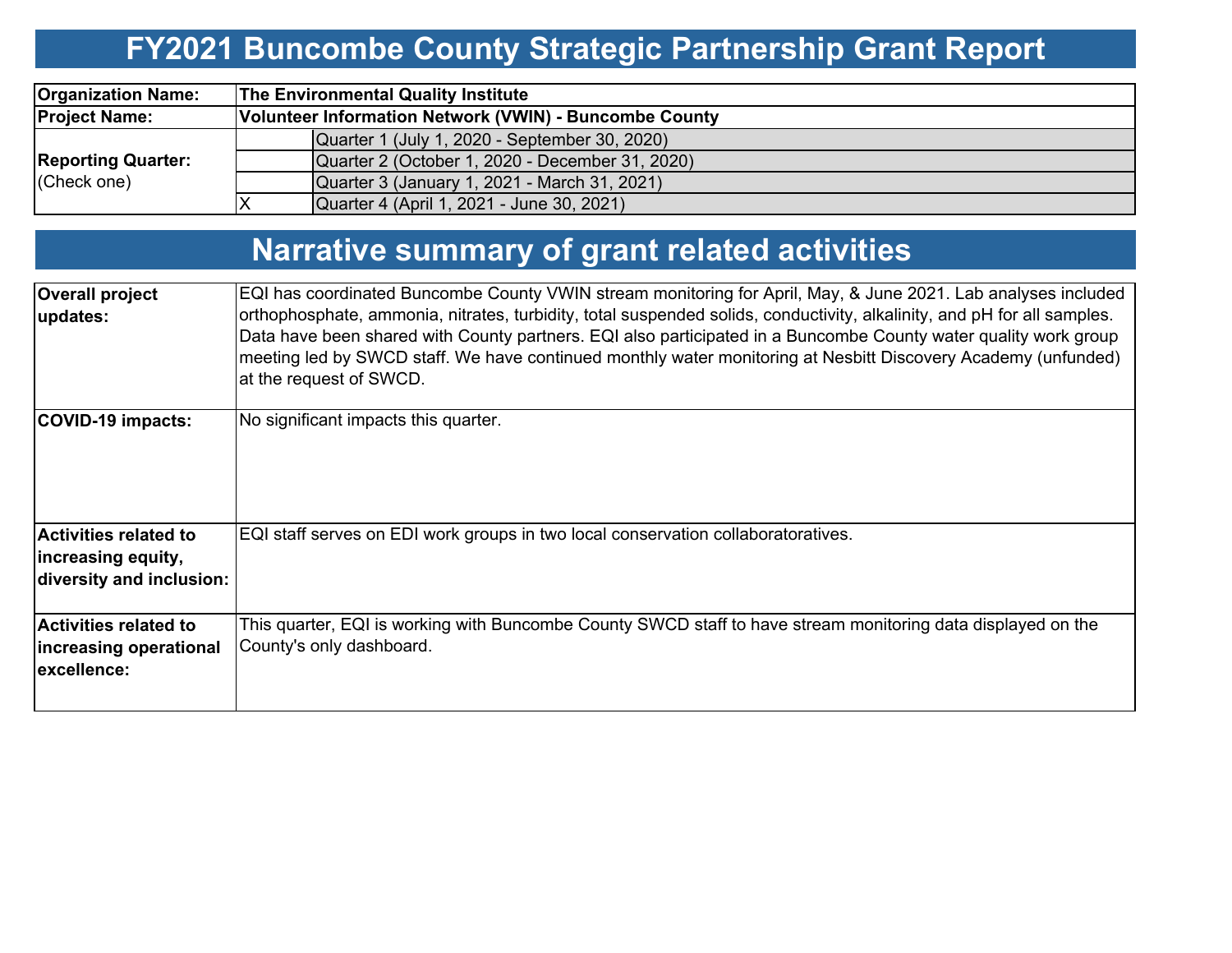# **FY2021 Buncombe County Strategic Partnership Grant Report**

| <b>Organization Name:</b>                | <b>The Environmental Quality Institute</b>             |  |  |  |  |  |  |
|------------------------------------------|--------------------------------------------------------|--|--|--|--|--|--|
| <b>Project Name:</b>                     | Volunteer Information Network (VWIN) - Buncombe County |  |  |  |  |  |  |
| <b>Reporting Quarter:</b><br>(Check one) | Quarter 1 (July 1, 2020 - September 30, 2020)          |  |  |  |  |  |  |
|                                          | Quarter 2 (October 1, 2020 - December 31, 2020)        |  |  |  |  |  |  |
|                                          | Quarter 3 (January 1, 2021 - March 31, 2021)           |  |  |  |  |  |  |
|                                          | Quarter 4 (April 1, 2021 - June 30, 2021)              |  |  |  |  |  |  |

# **Progress toward annual goals**

|                                        |                    | Please only include new data for the specific quarter |                  |                  |                  |                                                 |
|----------------------------------------|--------------------|-------------------------------------------------------|------------------|------------------|------------------|-------------------------------------------------|
| <b>Measure</b>                         | <b>Annual Goal</b> | <b>Quarter 1</b>                                      | <b>Quarter 2</b> | <b>Quarter 3</b> | <b>Quarter 4</b> | <b>Progress</b><br>toward<br><b>Annual Goal</b> |
| # of sites monitored                   | 16                 | 16                                                    | 0                |                  | 0                | 17                                              |
| # of volunteers engaged                | 27                 | 27                                                    | 6                | 3                | າ                | 38                                              |
| $\sharp$ of hours of volunteer service | 300                | 80                                                    | 73               | 75               | 78               | 305                                             |

**Comments:**